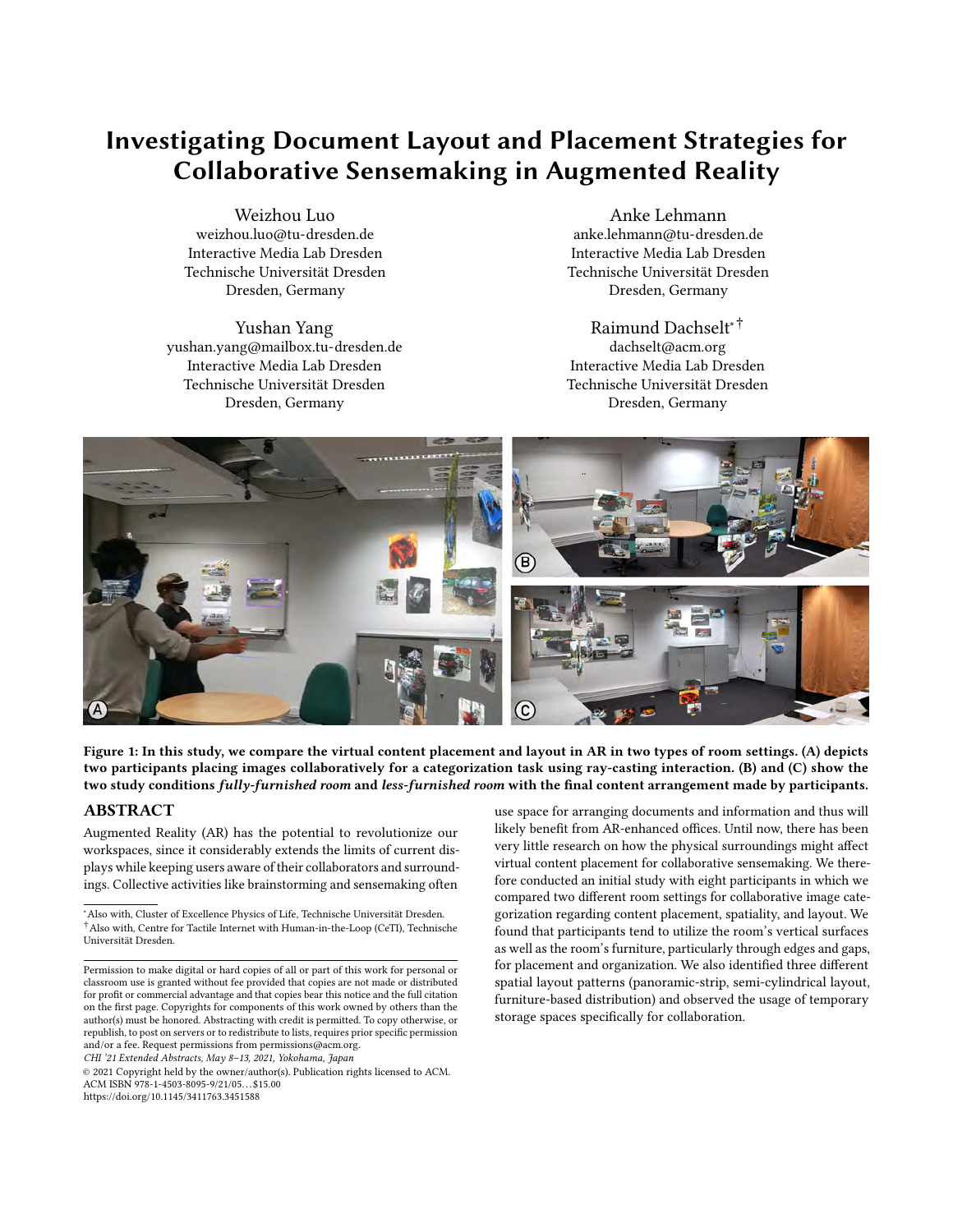#### CCS CONCEPTS

• Human-centered computing  $\rightarrow$  User studies; Mixed / augmented reality; Collaborative interaction; Computer supported cooperative work.

# **KEYWORDS**

 user study, spatiality, sensemaking, content organization, grouping, physical environment

#### ACM Reference Format:

 Weizhou Luo, Anke Lehmann, Yushan Yang, and Raimund Dachselt. 2021. Investigating Document Layout and Placement Strategies for Collaborative Sensemaking in Augmented Reality. In CHI Conference on Human Factors in Computing Systems Extended Abstracts (CHI '21 Extended Abstracts), May 8-13, 2021, Yokohama, Japan. ACM, New York, NY, USA, [7](#page-6-0) pages. [https:](https://doi.org/10.1145/3411763.3451588) [//doi.org/10.1145/3411763.3451588](https://doi.org/10.1145/3411763.3451588)

# 1 INTRODUCTION & BACKGROUND

 The advent of afordable Virtual and Augmented Reality (VR and AR) head-mounted displays (HMD) brings new opportunities for workspaces. One main advantage of immersive HMDs is that they have nearly infnite display space compared to 2D monitors. How- ever, complete isolation from the real world is not always desirable, especially in work settings. In contrast to VR, AR maintains the connection to other people and the physical environment, which allows retaining social awareness and simplifes the integration into existing workflows. Hence, it has a strong potential for collab- oration in professional scenarios. Sensemaking and brainstorming are essential activities in many professional areas, which usually involve several stakeholders, such as journalism and design. More- over, human beings naturally rely on the space to structure their ideas throughout the cognitive process. Thus, we believe that fu- ture workspaces will extensively adopt AR techniques. In particular, tasks like collaborative brainstorming and sensemaking can beneft from AR directly by the extended display space, ease of collaboration, and low barrier to adapt to the current workflow.

 While prior studies showed that sensemaking and brainstorming activities beneft from spatial content arrangement, most research focused primarily on conventional desks or pinboards [\[8,](#page-5-0) [11,](#page-6-1) [18\]](#page-6-2), large vertical displays [\[1,](#page-5-1) [2,](#page-5-2) [10\]](#page-5-3), interactive tabletops [\[9,](#page-5-4) [17\]](#page-6-3), or mobile devices [\[19,](#page-6-4) [22\]](#page-6-5). Regarding the content placements and or- ganization, diferent spatial confgurations could be observed such as incremental layout [\[18\]](#page-6-2) and row-column-clusters [\[10\]](#page-5-3), resulting from individual use (e.g., [\[1,](#page-5-1) [10,](#page-5-3) [18\]](#page-6-2)) or co-located collaboration (e.g., [\[2,](#page-5-2) [9\]](#page-5-4)), as well as the type of surfaces used. Furthermore, ter- ritoriality plays an important role by using workspaces such as shared or group spaces, (temporary) storage spaces, and individual spaces during collaboration (e.g., [\[2,](#page-5-2) [17\]](#page-6-3)). Recently, Lisle et al. [\[12\]](#page-6-6) proposed a VR prototype called Immersive Space to Think, which demonstrated how users can beneft from the extensive immersive space for a text sensemaking task by organizing content as a dome- like structure in VR. Similarly, Yang et al. [\[20\]](#page-6-7) found that using a VR memory palace to build connections between information and a virtual cafe shop (the loci) can greatly increase the memorability compared to the baseline condition. He et al. [\[7\]](#page-5-5) demonstrated a VR whiteboard tool for creative collaboration and highlighted users' preference for a mirrored layout, similar to face-to-face. These

Luo, et al.

 studies support the value of immersive HMD for some high-level cognitive tasks.

 Apart from work like the one by Ens et al. [\[4\]](#page-5-6), who proposed spatial analytic interfaces in AR considering user's context and supporting analytic tasks in situ, previous research for immersive window layout and view management mainly concentrated on sin- gle user scenarios and VR platforms. For example, Satriadi et al. [\[16\]](#page-6-8) designed three hierarchical multi-view layouts in VR for geospatial information exploration based on an elicitation study and found that users tend to prefer a spherical cap layout. Liu et al. [\[13\]](#page-6-9) inte- grated multiple small data visualization blocks in VR and found that users prefer a fat layout for small collections and a semi-circular layout for large collections. Additionally, some prior work took advantage of the physical surrounding for providing contextual visualization and interaction to enhance the immersive experience. For instance, to embed the virtual content to the real world, Ens et al. [\[5\]](#page-5-7) proposed spatial constancy and visual saliency as heuristic constraints and Nuernberger et al. [\[15\]](#page-6-10) demonstrated an automatic alignment technique to help snap virtual objects according to the physical surroundings. Recently, Chae et al. [\[3\]](#page-5-8) introduced an AR photo management prototype that utilizes the physical afordance of daily objects for photo organization. Conversely, the physical surrounding also infuences user experience. Shin et al. [\[6\]](#page-5-9) found that the large indoor spaces aid a sense of presence and narrative engagement whereas the high density of space increases users' perceived workload.

 Despite this previous research, we still lack an understanding of how the physical environment of, e.g., an office affects virtual content layout and placement in AR during a collaborative activity. In particular, we are interested in research questions like: How do users place content in an immersive 3D environment for sensemak- ing and brainstorming? How do they make use of the real space and furniture for their virtual content arrangement? How do multiple users arrange content collaboratively?

As a first step, we focused on one aspect of sensemaking – sorting and grouping. We conducted a preliminary user study with eight participants, comparing two diferently furnished room settings for a collaborative image categorization task, and investigating the users' workflow, content organization, and spatial arrangement. We contribute frst insights concerning the collaborative usage of space in AR and the relation of virtual documents to the real environment. In this ongoing work, we present our results and a discussion about observed patterns from three facets: (i) the spatial layout patterns of clusters (i.e., panoramic-strip, semi-cylindrical, furniture-based distribution), (ii) the spatial placement of content (i.e., using vertical planes, free gaps, or furniture-oriented edge-sensitive placement), and (iii) territoriality (e.g., temporary storage spaces).

#### 2 **USER STUDY**

 To get frst insights into the real-world room environments' efect on collaborative content layout and placement, we narrowed down our research questions. We are especially interested in: How is con- tent placed in AR for sensemaking activities? How do room features and its furniture afect users' content placement in AR? How do multiple users coordinate the space and place AR content together? Therefore, we designed a within-subjects experiment with two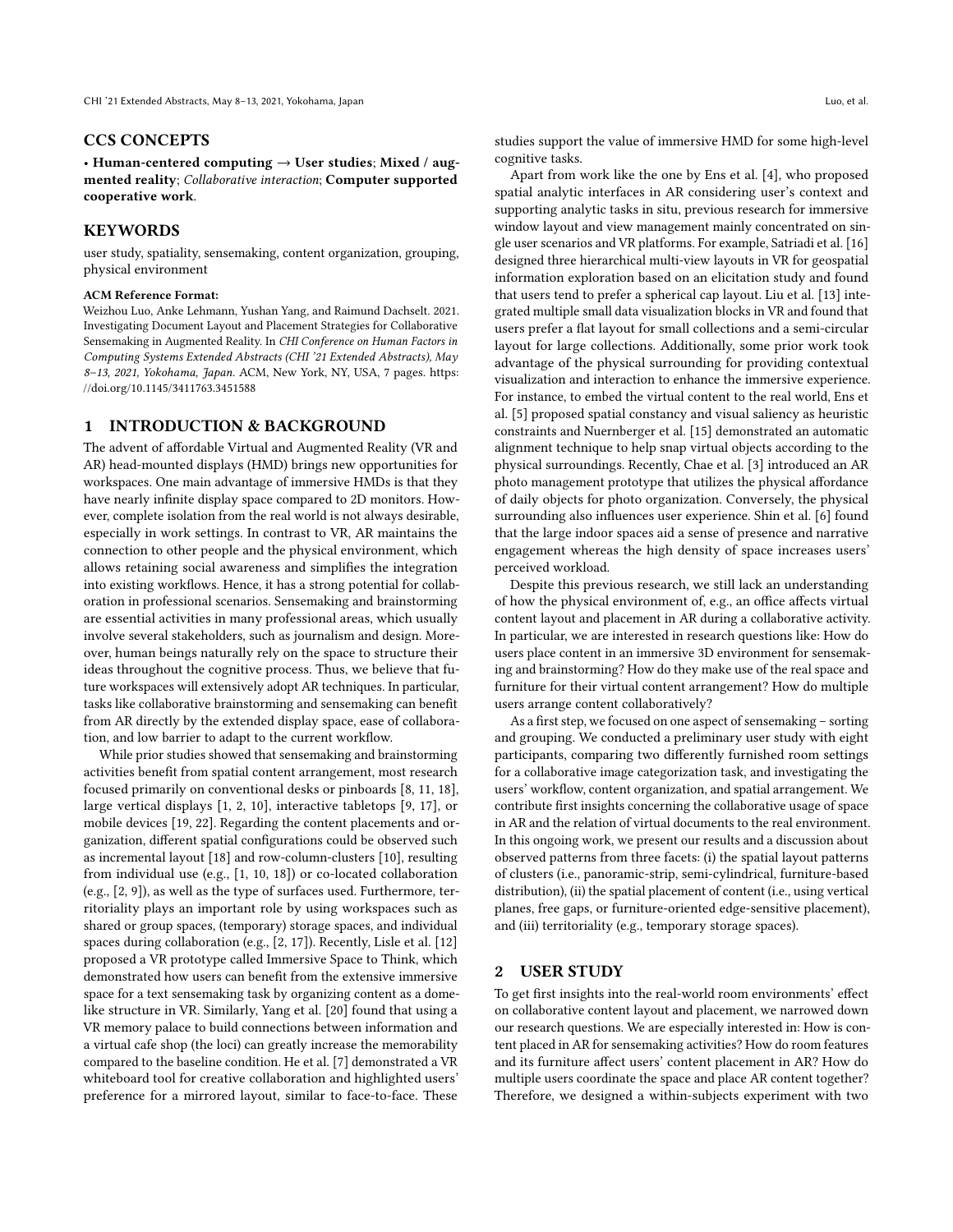study conditions: fully-furnished room and less-furnished room. We chose a card sorting task (image organization and grouping) as a low-level sensemaking task (similar to [\[18\]](#page-6-2)).

Setting and Apparatus: We selected a spacious lab room and de- fned the study area which includes one semi-opened boundary (separating participants and experimenters) and three closed sur- faces (e.g., walls) with the two corners. The room was chosen so that the experiments can be performed well with a sufficient social distance due to the COVID-19 pandemic. Additionally, the furniture items in the room for both conditions were selected and arranged to recreate a typical meeting room environment. The *fully-furnished*  condition [\(Figure](#page-0-0) 1(B)) contains various furnishings and room com- ponents: a grey curtain with a long side table (left side of the room), a short side table (close to experimenters on the front side), an orange wall and the door (right side), a cabinet and a whiteboard (back side), a round table with two office chairs (room center), and a small garbage bin (under the whiteboard). In contrast, the less-furnished room [\(Figure](#page-0-0) 1(C)) has everything without the garbage bin, the round table, and the office chairs.

We used SPATIAL<sup>1</sup> as the software platform for collaboratively working in AR. It is a space-adaptive, cross-device, collaborative working platform for immersive HMDs like Microsoft HoloLens. SPATIAL supports two modes of interaction: the ray-casting (a ray starting from the palm of the user's hand) for objects out of reach and the direct manipulation by hand, that can be used when objects are near users. Users can pinch their thumb and index fnger to select and hold an object, either by a direct grab of near or by air tap for remote objects, and then move or rotate it. With two hands selecting (either ray-casting or direct manipulation), users can scale up objects by moving the hands further apart or vice versa. Notably, a combination of interactions is also allowed, for instance, moving and rotating at the same time, which is consistent with the real world experience. We chose this platform for our preliminary experiment due to its vision of leveraging AR for sensemaking and brainstorming tasks, and it enables multiple users to interact with images in an intuitive way. Hence, it is capable of performing our targeted task at a commercially available level and allows users to focus on content placement in AR instead of software usability. We used the application on four Microsoft HoloLens 2, two for participants to perform the tasks and two for observing by the experimenters.

Participants: We invited eight unpaid participants (three female and fve male, 23-39 years old) from our university (seven from the computer science department, one from the psychology de- partment). Six participants frequently use traditional brainstorm- ing techniques (pen and paper, mind mapping with whiteboard or chalkboard, and sticky notes), and three participants sometimes use digital brainstorming techniques (whiteboard app, mind mapping tool, sticky notes app, and others). Six participants responded that they frequently use immersive headsets (AR: 5, VR: 1). The rest either seldom uses immersive headsets or had no prior experience with such devices. Moreover, all of them felt generally positive to work with others as a team to solve tasks. The eight participants

 formed pairs of teams (T1-T4), where the team members knew each other, except for T3.

Procedure: Upon arrival in the lab, participants were first given an introduction to the study<sup>2</sup>, signed a consent form, and filled out a demographic questionnaire. Then an experimenter guided each team to wear the HoloLens 2 and complete calibration for their eyes. Before the study sessions, the teams had a training session including an introduction given by an experimenter about the visualization and interaction of SPATIAL. Afterwards, participants were allowed to practice required operations freely with 10 exemplary images until they felt confdent. During the study, teams were asked to perform a card sorting task on 50 images within 20 minutes (fruits or cars [3\)](#page-2-2) under diferent room settings (fully-furnished or less- furnished). These images were evenly distributed throughout the room as 10 stacks initially (each stack with 5 images). Teams were asked to freely group and cluster these images; they were informed that there were no specifcations for sorting criteria, strategy, or fxed solution. However, the teams should come up with as many categories as possible and both agree with the fnal outcome. Fur- thermore, we encouraged them to fnd minor categories with only a few images. After completing the task, teams were asked to briefy explain their categories. Then a short break was given before start- ing the second study condition. Both room conditions and datasets were counterbalanced and each team fnished both sessions. In the post-study interview (30-min semi-structured), the teams were asked about their methods and impressions. The experiment lasted around 120 minutes per team.

 Measurements and Data Analysis: As our research focused on observing the users' layouts and placement, each session was video and audio recorded. We used two traditional cameras to record the user behavior in the physical environment and a HoloLens 2 worn by an experimenter to capture the content placement in the AR space of Spatial. Also, two tablets (Apple iPad Pro 12.9", 2020) were used to record the virtual environment through the SPATIAL mobile application. Two experimenters in the study room observed the participants' behaviors and took notes in a semi-structured proto- col. For the subsequent data analysis, we sorted and categorized the protocol notes of the experiments along with the video recordings into three main categories namely (i) collaboration and workflow (e.g., work phases, collaboration style, resulted categories), (ii) spa- tial layouts (e.g., general arrangement between and within clusters in the room), and (iii) spatial placement (e.g., placement of clus- ters related to room components and furnishing). Each of these categories was divided into several subcategories and discussed among authors then synthesized collaboratively and iteratively into higher-level fndings through video coding.

# 3 OBSERVATION RESULTS

 Based on our data analysis, we could identify several patterns and arrangements giving frst insights about how users organize and place virtual content in relation to the physical environment in a collaborative AR space.

 CHI '21 Extended Abstracts, May 8–13, 2021, Yokohama, Japan

<span id="page-2-1"></span> $^{2}$ Participants were instructed to remain 1.5m away from each other.

<span id="page-2-2"></span> 3from Kaggle <https://www.kaggle.com/moltean/fruits> [\[14\]](#page-6-11) and [https://www.kaggle.](https://www.kaggle.com/adithyaxx/the-comprehensive-cars-compcars-dataset) [com/adithyaxx/the-comprehensive-cars-compcars-dataset](https://www.kaggle.com/adithyaxx/the-comprehensive-cars-compcars-dataset) [\[21\]](#page-6-12)

<span id="page-2-0"></span>[<sup>1</sup>](https://1https://spatial.io)<https://spatial.io/>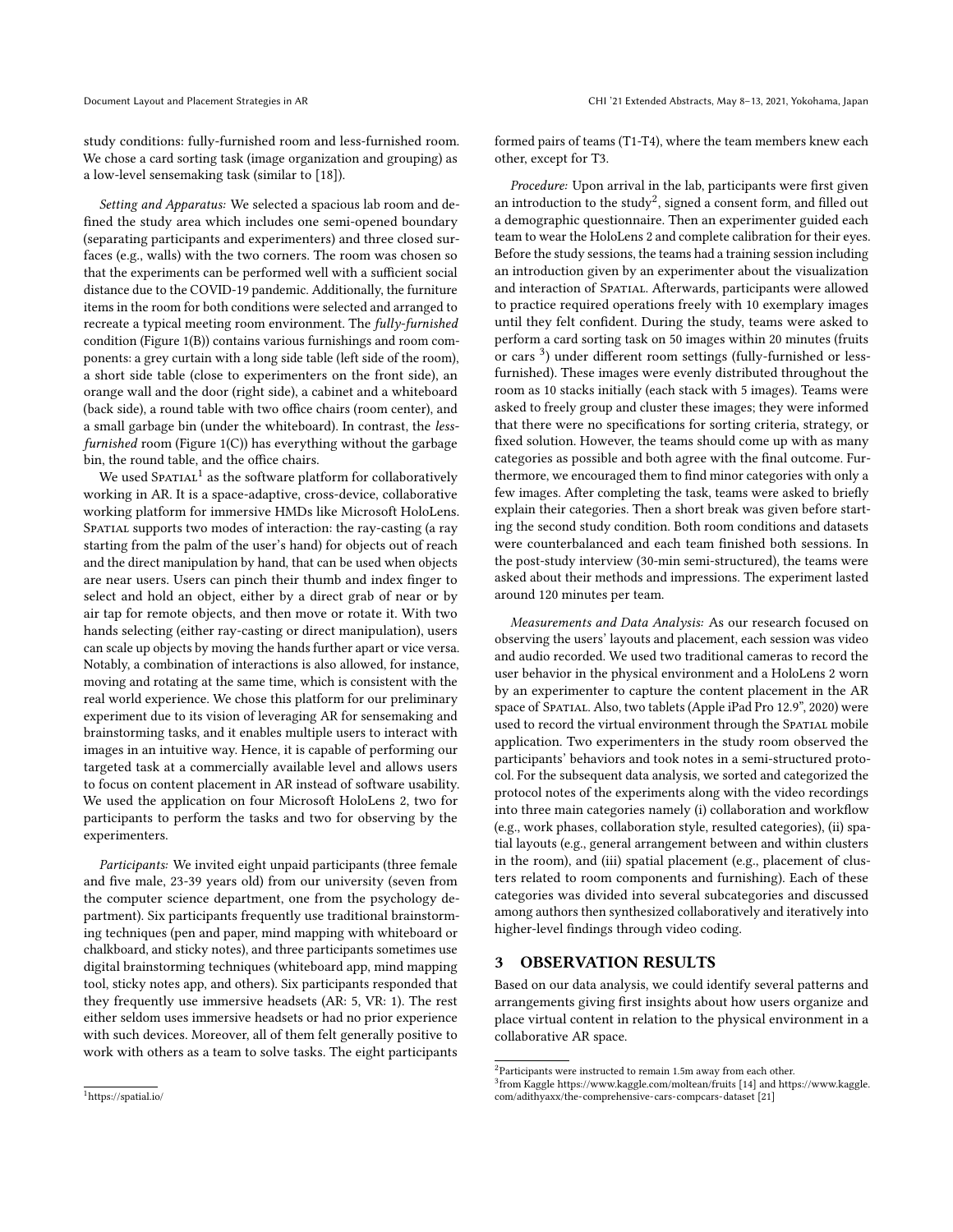<span id="page-3-0"></span>

Figure 2: The pattern of the final layout: (A) The *panoramic-strip* pattern of T3 less-furnished with fruits. (B) The *semi-* cylindrical pattern of T2 fully-furnished with fruits. (C) The furniture-based distribution pattern of T3 fully-furnished with cars.

 To better understand the observed layouts and placement of the images in the card sorting task, we frst give a brief overview of the resulting categories. The teams could freely organize and cluster the image datasets (i.e., no predetermined categories or a number of clusters) and create as many categories as possible; but they could not clone a image. The number of clusters varied between the teams and especially between the two datasets. For example, for the fruit dataset, about 14-25 clusters were created, while for the car dataset, there were about 23-36 clusters (except for team 4, which created only a few but larger clusters). For the fruit dataset, the teams often defned 1-2 main categories, such as image representation like "a single fruit" or "several fruits" (T1, T4), the "packaging type" (T3), or "fruits on plants" (T2, T3) are shown. Then they created 2-3 subcategories, e.g., based on "color of fruits" (T2, T3, T4), "type of fruits" (T1, T2, T4), or "type of plant" (T1, T2). In contrast, similar categories of the car dataset were chosen, but the choices as main or subcategories difered. For example, the "perspective of the car" in the image was the main category for T3 and a subcategory for T2 or the "type of car" (e.g., "sport car", "van") as main category for T4 and as subcategory for T2.

All teams used a workflow that began with a coordination phase (data overview and defne main categories), followed by individual work (placing images in the main categories mainly using the ray- casting interaction) and then short repetitive discussion phases (clarify and refne image categories and subcategories).

# 3.1 Spatial Layout

 We could observe three layout patterns for grouping and orga- nizing the images of the datasets for the eight study sessions: (i) panoramic-strip (2x), (ii) semi-cylindrical (once), and (iii) furniture- based distribution (5x). Due to the initial layout of the image stacks evenly distributed in the area at the same height, to begin with, the teams used a panoramic-strip (T1, T3, T4) or semi-cylindrical (T2) arrangement to expand the image stacks and make a frst pre- sorting into the main categories. Next, the teams started sorting by deciding on a main category, coordinating placement location, and assigning images from the image stacks to the clusters accordingly. For example, the fruit dataset was divided into "local fruits" and

 "non-local fruits" or "exotic fruits" and these groups were placed on the right or left side of the AR room (T1, T2). This assignment was often done in parallel, as users could remotely grab and place the images using the integrated ray-casting interaction without interfer- ing with each other. The teams then reviewed the resulting clusters and discussed which further subdivisions or subcategories could be defned and how the placement within the cluster should be done. For example, T2 divided the "exotic fruits" into subcategories as "citrus" and "not citrus" and "color". Overall, this sub-categorization was iterative with close cooperation during this refnement phase. All teams used an iterative arrangement strategy.

In the **panoramic-strip pattern**, the images are mainly placed horizontally as a semicircle with the participant at the center, as shown in [Figure](#page-3-0) 2(A). However, the distribution of the clusters is partly far apart, i.e., there are large gaps between the individual clusters and not always a continuous strip as in team 3. For two teams (T1, T4), we observed that starting from a panoramic-strip arrangement, they iterated and ended up with a placement of the groupings on two main sides. For instance, the fnal layout of team 4 (T4:less-furnished+fruits) is compact but spatially dense with two main sides of content, one at the front side tables and one over the whiteboard. Also, team 1 (T1:less-furnished+cars) used a very diferent spatial layout with two main sides: small clusters far separated on the left side and spatially dense, larger clusters on the right side.

In the semi-cylindrical pattern, the images are mainly ar- ranged by using both horizontally and vertically axes (T2, T4). For instance, team 2 used this pattern in both study conditions. They mainly used the space from the floor to the top to form a semi- cylindrical structure without considering the space of the front side tables and the orange wall (T2:less-furnished+cars), see [Figure](#page-0-0) 1(B). For the second condition (T2:fully-furnished+fruits), they used the semi-cylindrical layout in a more compact form, i.e., the space was divided into two main clusters and the respective subclusters were spatially very close together. This spatial density is probably be- cause T2 has little movement and mostly stood at the front side tables. The fnal layout of team 4 (T4:fully-furnished+cars) resulted in a combination of a semi-cylindrical pattern and a furniture-based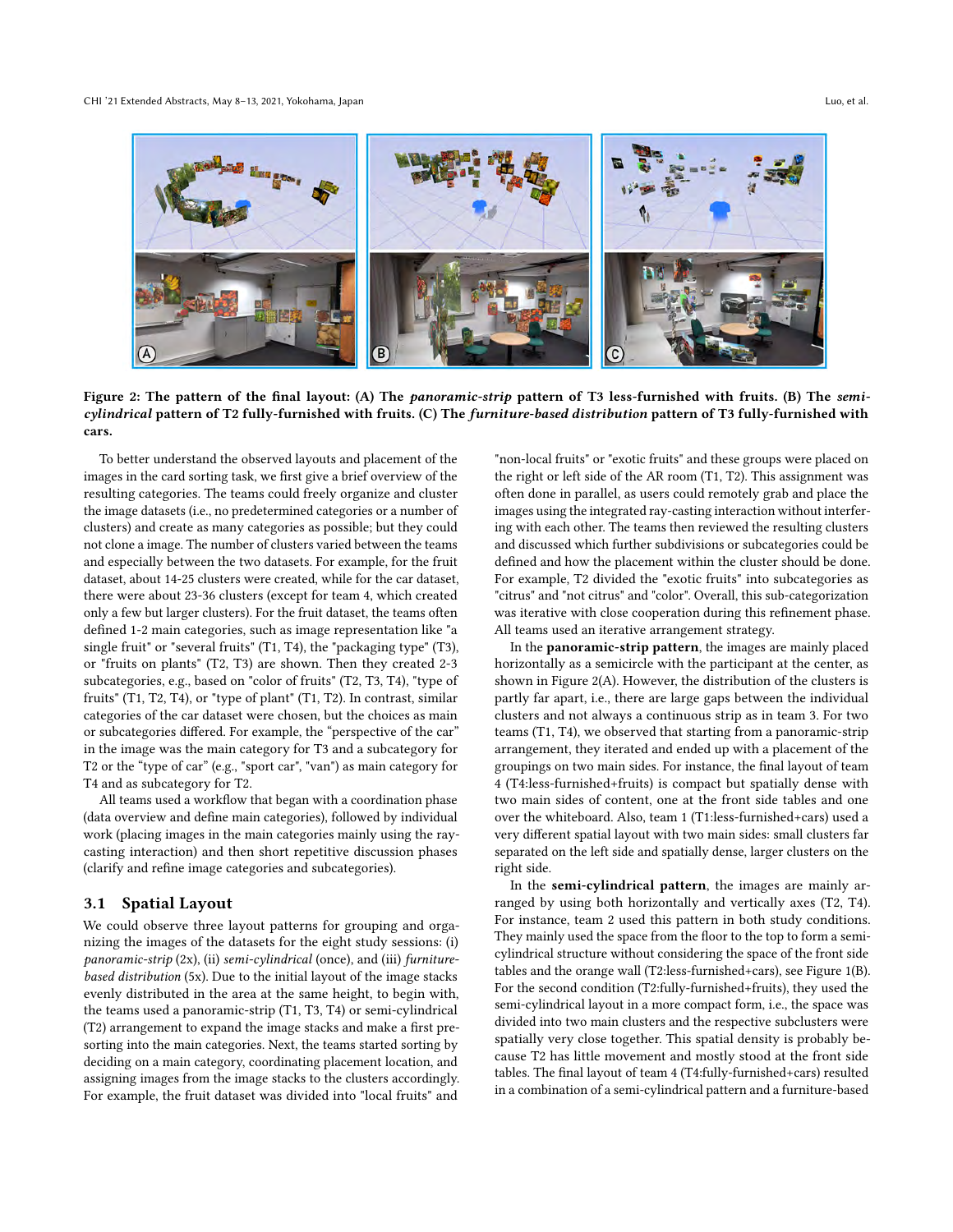#### Document Layout and Placement Strategies in AR

<span id="page-4-0"></span>

Figure 3: The observed spatial placement for content arrangement: (A) The *orange wall* as a continuous area used by T4. (B) The door area used by T4. (C) T2 arranged a cluster of images above the cabinet. (D) T2 used the left side table's edge to divide two clusters. (E) A *free gap* between the front and side table, which was used by T3 for placement.

 distribution of clusters, i.e., the image clusters were placed between the door area, above the side tables in front, across the corner to side tables on the left and leaving out the back side.

In the furniture-based distribution pattern, the images are mostly arranged in several separated clusters and subclusters dis- tributed in space but guided by the real-world furniture (e.g., above or below the tables, aligned to the orange wall), see [Figure](#page-3-0) 2(C). This furniture-based distribution pattern was often be observed in combination with the other patterns. Particularly in the refnement phase, the placement of the subclusters became more oriented to the furniture than to natural boundaries (e.g., walls) in the physical environment (e.g., T1, T2, T3).

 Some teams also used the spatiality within a group to organize the content. We could observe a top-middle-bottom pattern where the subclusters within a cluster were separated along the vertical axis. For example, team 3 (T3:fully-furnished+cars) used it to organize the "car types" into "sport cars" (top), "normal cars" (middle), and "vans" (bottom) or team 1 (T1:fully-furnished+fruits) arranged the "type of growing" into "tree" (top), "bush" (middle), and "ground" (bottom). The subclusters within a cluster were rarely separated on the horizontal axis such as *left-right* (e.g., T1:fullyfurnished+fruit for the subcluster "unpeeled vs. peeled"). In contrast, the horizontal separation into left-(middle)-right was used more for the between-clusters organization. Furthermore, we observed that some teams  $(T1, T2, T3)$  overlapped the images with similar or duplicate content for the purpose of organization.

#### $3.2$ **Spatial Placement**

 To organize the various clusters, the teams used the physical en- vironment for their content placement, specifcally, (i) a usage of vertical planes, (ii) a furniture-oriented placement, or (iii) other spaces in the room for their cluster organization. For instance, available vertical planes, such as the *orange wall*  $(5x)$  or the *door area*  $(3x)$ , were used as a continuous but defning space to form a cluster (T1, T2, T3, T4), see [Figure](#page-4-0) 3(A) and (B). Here, the height range was also used for the subcluster arrangement (e.g., T1:fully-furnished+fruits). Few teams also used the whiteboard (4x, T1-T3 only with car dataset) or the white wall (2x, T2 and T3) between the whiteboard and the cabinet to place a cluster. Since the physical space here is relatively

 smaller, this was used less frequently and predominantly for small clusters.

For the **furniture-oriented placement**, the teams mainly used the cabinet and the side tables on the left side of the room and the front side. All teams (except T4) used the *cabinet* (5x) as an orienta- tion for cluster placement, either placing the cluster directly above the cabinet (T1:fully-furnished+fruits, T2:less-furnished+cars) or using the geometry of the cabinet for the subcluster organization (T2:fully-furnished+fruits, T3:fully-furnished+cars), see [Figure](#page-0-0) 1(C) and [Figure](#page-4-0) 3(C). For instance, T3 arranged images of a cluster on an imaginary plane in front of the *cabinet* and used its geometry for their subclusters ("sport cars" above the cabinet, "normal cars" on top of the cabinet, "vans" on the cabinet doors). Furthermore, all teams mainly used the side tables on the left (8x, T1-T4) and partly on the front side (4x, T4 and T3) to arrange clusters above the edge of the table. Only T2 placed image clusters below the table and on the foor (T2:less-furnished+cars), see [Figure](#page-4-0) 3(D). Due to the long side tables, several clusters were placed next to each other (e.g. T1:less-furnished+cars) or a larger cluster was arranged with subclusters (e.g., T2:fully-furnished+fruits, T3:fully-furnished+cars, T4:fully-furnished+cars).

 We observed that all teams utilized the landmarks of the physical environment for their spatial placement. Specifcally, the teams tended to use the natural edges, such as the surface of the ta- ble, the top of the cabinet, or the pencil tray of the whiteboard, to organize the clusters by separating clusters above and below this edge. For example, team 2 (T2:less-furnished+cars) used the left side table's edge to divide the top cluster "car perspective" between "white cars" (below the table) and "black cars" (above the table), see [Figure](#page-4-0) 3(D). Team 3 also edited their fnal layout in order to not break the edge of the whiteboard with images (T3:less-furnished+fruits).

Another surprising observation was that some teams used other spaces in the physical environment, like free gaps (4x; T1, T3, T4) for specifc placement of clusters, e.g., as [Figure](#page-4-0) 3(E) shows, the left front corner between the two side tables. The stone column (4x) in the left back corner was also used as a natural cluster separator (e.g. T1:fully-furnished+fruits). Also, the perceptible deepening between the door area and the orange wall was used as a natural cluster separation (T1, T3). Here, the diferent depths of the room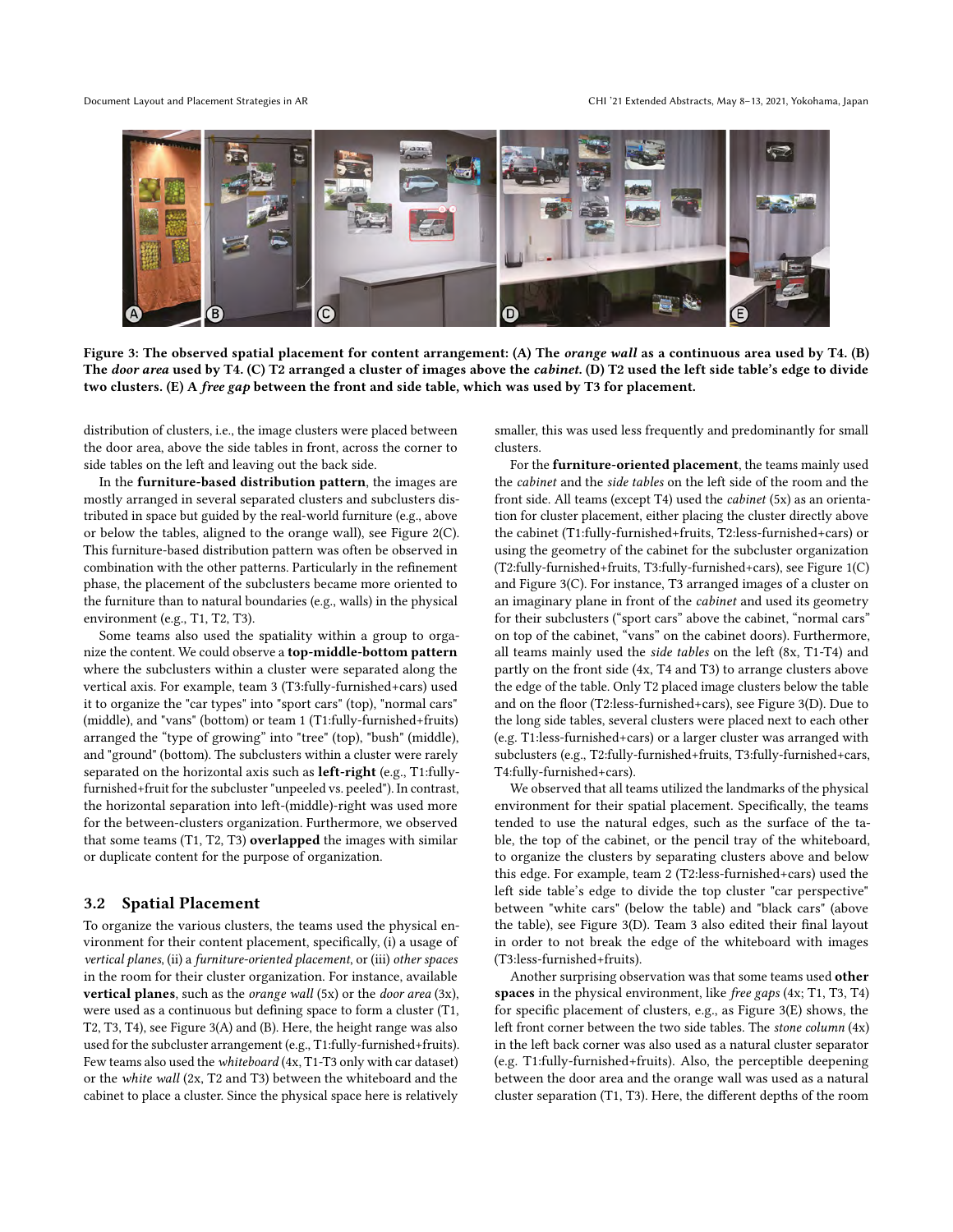areas were also taken into account when arranging the images, e.g., images on the level of the orange wall were placed closer to the users than the images in the door area (T1:fully-furnished+fruits).

 Furthermore, we could observe that the whiteboard area was also used as temporary storage space during the task (T4). Other temporary storage spaces (known from territoriality research) were used in the room center (T2, T1) or on the foor (T3). Basically, we observed that the furniture is primarily used as a placement refer- ence. Also, most of the teams used the furniture for communicating the targeted position of images during the study (also noted in the interview by T1 and T3). We could not observe any diferences in spatial layout and placement related to the dataset or room con- dition. Most of the teams (T1-T3) ignored the round table and the chairs in the room center and perceived them as obstacles in the room (e.g. walked around it or commented on it in the interview).

# 4 DISCUSSION AND FUTURE WORK

 In the preceding sections, we have illustrated how users would place content based on the physical surrounding for a collaborative organization task. We found our participants took room and furni- ture settings into account when arranging AR content (e.g., P3: "[we used] the wall. We use this whiteboard as a special area for cars.", P2: "I think we mainly used the constituents of the room, partly side tables or the whiteboard."). However, we also observed unexpected behavior and placement during the experiment. For instance, the images in the fnal arrangement are all vertically placed despite the available horizontal surfaces. As one reason we suppose users prefer using ray-casting for interacting with images from the distance. And Spatial will automatically adjust the image orientation once selected by ray-casting. Another reason could be the nature of collaboration as users wanted to adjust the image orientation for a better visibility to the collaborator (P6: "The images could not be seen by the partner if one placed them horizontally on the table."). Finally, without the real-world constraints of gravity, users might prefer vertical placements of content for readability. Other observed patterns based on collaboration are: the use of temporary storage space, dividing the AR room into 2-3 areas at the beginning of the sorting task to support individual work, and using the furniture and room areas for communication and coordination.

 We also noticed that the central round table was less used than we expected. Through the interview, participants explained that some physical settings are more intuitive to use, like walls and the whiteboard. In addition, an explicit visual cue attached to the round table would be helpful, for example, a virtual plane on the physical table as an anchor (P5: "[it] will be more apparent that it is also a usable space."). Besides, a corresponding interaction like snapping to the table would also encourage such a placement (as for example commented by T2 and T3). In summary, this feedback shows the value of our study and triggers several follow-up questions for further investigation.

 In our future work, we are planning to run further in-depth studies in order to extract more representative and generic content layout patterns for several collaborative activities, thereby also in- volving users with little AR experience. In addition, we will take into account a high-level brainstorming task emphasizing the cre-ative process, which helps shed light on the structure process of

 foraging and sensemaking. Moreover, since we currently focused on two-person collaboration, an extension to multiple people col- laborating is worth considering, because it is more common in daily brainstorming and sensemaking activities. Furthermore, we believe that characteristics and the form factor of the physical surround- ings could also be further investigated, since participants (P3-P5) highlighted their expectations with regard to be able to "snap" or "aggregate" content based on the type of furniture. With our work we hope to have made a frst step to better understanding the us- age of Augmented Reality for enhancing everyday collaborative workplace activities in real-world environments.

#### ACKNOWLEDGMENTS

 We wish to thank Ricardo Langner and Marc Satkowski for the fruitful discussions about our concepts and their help in preparing this paper. We also wish to thank our participants in the study and the anonymous reviewers for their helpful feedback. This work was supported by the German Research Foundation (DFG, Deutsche Forschungsgemeinschaft) under Germany's Excellence Strategy – EXC-2068 – 390729961 – Cluster of Excellence "Physics of Life" and EXC 2050/1 – Project ID 390696704 – Cluster of Excellence "Centre for Tactile Internet with Human-in-the-Loop" (CeTI) of TU Dresden, DFG grant 389792660 as part of TRR 248 (see [https://perspicuous-](https://perspicuous)computing.science), and DFG grant DA 1319/11-1 (CollabWall).

#### REFERENCES

- <span id="page-5-1"></span> [1] Christopher Andrews and Chris North. 2013. The Impact of Physical Navigation on Spatial Organization for Sensemaking. IEEE Transactions on Visualization and Computer Graphics 19, 12 (Dec 2013), 2207–2216. [https://doi.org/10.1109/TVCG.](https://doi.org/10.1109/TVCG.2013.205) [2013.205](https://doi.org/10.1109/TVCG.2013.205)
- <span id="page-5-2"></span> [2] Lauren Bradel, Alex Endert, Kristen Koch, Christopher Andrews, and Chris North. 2013. Large high resolution displays for co-located collaborative sensemaking: Display usage and territoriality. International Journal of Human-Computer Studies 71, 11 (2013), 1078 – 1088. <https://doi.org/10.1016/j.ijhcs.2013.07.004>
- <span id="page-5-8"></span> [3] Han Joo Chae, Youli Chang, Minji Kim, Gwanmo Park, and Jinwook Seo. 2020. ARphy: Managing Photo Collections Using Physical Objects in AR. In Extended Abstracts of the 2020 CHI Conference on Human Factors in Computing Systems (Honolulu, HI, USA) (CHI EA '20). Association for Computing Machinery, New York, NY, USA, 1–7. <https://doi.org/10.1145/3334480.3382885>
- <span id="page-5-6"></span> [4] Barrett Ens and Pourang Irani. 2017. Spatial Analytic Interfaces: Spatial User Interfaces for In Situ Visual Analytics. IEEE Comput. Graph. Appl. 37, 2 (2017), 66–79. <https://doi.org/10.1109/MCG.2016.38>
- <span id="page-5-7"></span> [5] Barrett Ens, Eyal Ofek, Neil Bruce, and Pourang Irani. 2015. Spatial Constancy of Surface-Embedded Layouts across Multiple Environments. In Proceedings of the 3rd ACM Symposium on Spatial User Interaction (Los Angeles, California, USA) (SUI '15). Association for Computing Machinery, New York, NY, USA, 65–68. <https://doi.org/10.1145/2788940.2788954>
- <span id="page-5-9"></span> [6] Jae eun Shin, Hayun Kim, Callum Parker, Hyung il Kim, Seoyoung Oh, and Woontack Woo. 2019. Is Any Room Really OK? The Efect of Room Size and Furniture on Presence, Narrative Engagement, and Usability During a Space-Adaptive Augmented Reality Game. In 2019 IEEE International Symposium on Mixed and Augmented Reality (ISMAR). IEEE, Beijing, China, 135–144. [https:](https://doi.org/10.1109/ISMAR.2019.00-11) [//doi.org/10.1109/ISMAR.2019.00-11](https://doi.org/10.1109/ISMAR.2019.00-11)
- <span id="page-5-5"></span> [7] Zhenyi He, Ruofei Du, and Ken Perlin. 2020. CollaboVR: A Reconfgurable Frame- work for Creative Collaboration in Virtual Reality. In 2020 IEEE International Symposium on Mixed and Augmented Reality (ISMAR). IEEE Computer Society, Los Alamitos, CA, USA, 542–554. <https://doi.org/10.1109/ISMAR50242.2020.00082>
- <span id="page-5-0"></span> [8] Otmar Hilliges, Lucia Terrenghi, Sebastian Boring, David Kim, Hendrik Richter, and Andreas Butz. 2007. Designing for Collaborative Creative Problem Solving. In Proceedings of the 6th ACM SIGCHI Conference on Creativity & Cognition (Washington, DC, USA) (C&C '07). ACM, New York, NY, USA, 137-146. [https:](https://doi.org/10.1145/1254960.1254980) [//doi.org/10.1145/1254960.1254980](https://doi.org/10.1145/1254960.1254980)
- <span id="page-5-4"></span> [9] Petra Isenberg, Danyel Fisher, Sharoda A. Paul, Meredith Ringel Morris, Kori Inkpen, and Mary Czerwinski. 2012. Co-Located Collaborative Visual Analytics around a Tabletop Display. Visualization and Computer Graphics, IEEE Transac-tions on 18, 5 (May 2012), 689–702. <https://doi.org/10.1109/TVCG.2011.287>
- <span id="page-5-3"></span> [10] Yvonne Jansen, Jonas Schjerlund, and Kasper Hornbæk. 2019. Efects of Loco-motion and Visual Overview on Spatial Memory When Interacting with Wall